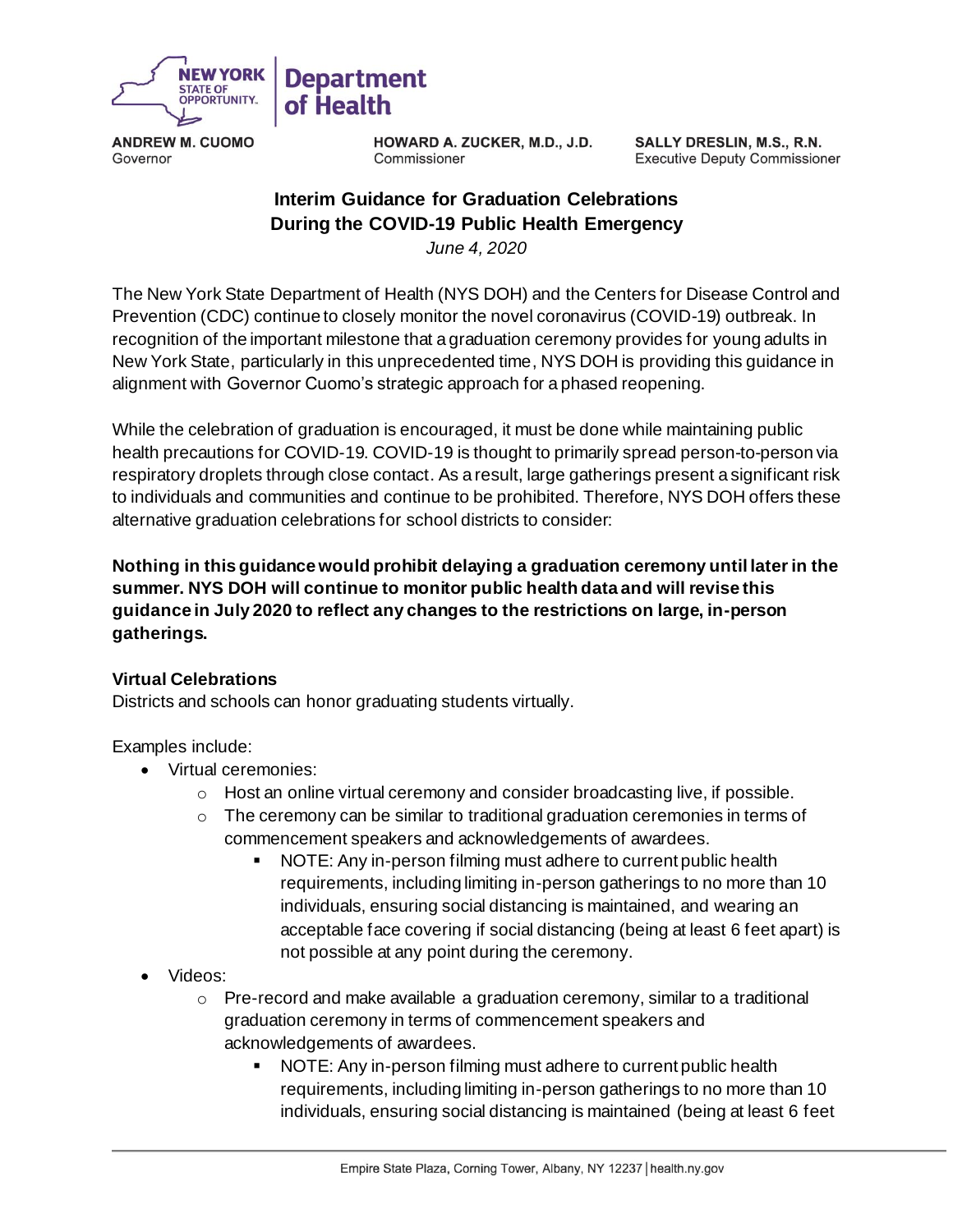apart), and wearing an acceptable face covering if social distancing is not possible at any point during the ceremony.

 $\circ$  Ask graduates to send individual videos with short messages to their graduating classmates to include in the video.

## **Celebrations that Maintain Social Distancing**

While virtual events are strongly encouraged, allowable in-person graduation events include:

- Drive-in Graduations:
	- o Students, and only immediate family members who reside in the same household, should arrive and remain in cars for the entire ceremony.
	- $\circ$  Ceremonies can be done at drive-in movie theaters, school parking lots, stadium parking lots, or other large parking lot venues that could be exclusively used for the graduation event.
	- o Cars must be spaced at least 6 feet apart. Multiple ceremonies may be needed depending on the class size.
	- o Large projected screens and sound equipment may be required.
	- $\circ$  Students and families without vehicles would need to be provided alternative accommodations and transportation that complies with social distancing requirements.
- Drive-through Graduation:
	- o Students, and only immediate family members who reside in the same household, should arrive by assigned time and leave after their individual recognition.
	- $\circ$  Individual students may come to the school at prearranged times, may exit the car individually, in their cap and gown if available, to walk across a stage in their cap and gown and have a photo taken. However single-direction flow should be marked to cross the graduation stage or take a photo, and the standing locations of graduates waiting to cross the graduation stage or take a photo must be clearly marked to ensure all individuals remain at least six feet apart at all times.
	- o Any high-touch surfaces (e.g. podium, handrail) must be frequently cleaned and disinfected.
	- o There must not be person-to-person contact during the celebration. Individuals may not shake hands.
	- $\circ$  Diplomas, or any other items, can only be handed from one designated individual (e.g. superintendent, principal) to students if they are wearing a face covering and either using gloves or applying hand sanitizer between touching of objects. Otherwise, diplomas, or any other items, should be pre-arranged for students to retrieve them without direct interaction with other individuals.
	- $\circ$  Any individual in attendance must wear a mask or face covering. Individual students may remove their masks or face coverings while crossing the award area or having their individual photo taken by the district or school.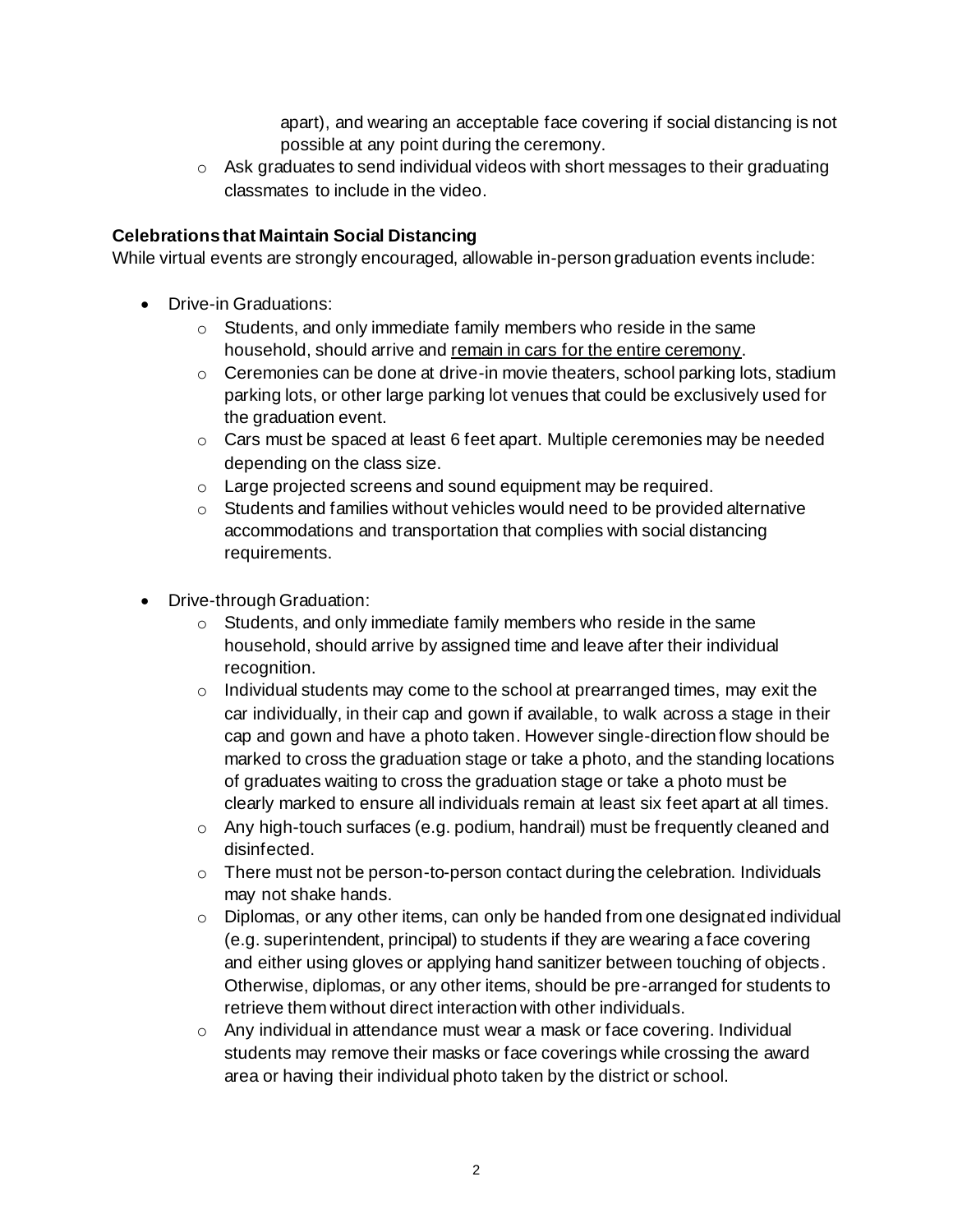- $\circ$  These events will require precise scheduling, traffic control, and school safety personnel, etc. and may be appropriate for small to medium-sized graduating classes in less trafficked areas.
- $\circ$  Students and families without vehicles would need to be provided alternative accommodations and transportation that complies with social distancing requirements.
- Individualized Ceremony:
	- $\circ$  School officials may visit each graduate's home, while remaining outside and at least six feet away, to congratulate and take photos of each graduate in their cap and gown and holding their diploma.
	- $\circ$  This type of recognition may need to be conducted over the course of several days depending on the class size.

Any in-person event, must adhere to the following:

- Any in-person event is limited to the non-essential gatherings in-person limit set forth in any currently effective Executive Order. As of June 4, 2020, in-person gatherings are restricted to 10 individuals.
- Schools must notify individuals attending the event, including graduates, their immediate household, or school personnel, that any individual who (1) displays symptoms consistent with COVID-19, (2) has tested positive for COVID-19 within the last 14 days, or (3) within the last 14 days was a close or proximate contact of an individual who had symptoms of COVID-19 or tested positive for COVID-19, is not permitted to attend the ceremony.
- Districts and schools should, when possible, ensure students receive diplomas and caps and gowns in advance through the mail or delivery, so they can arrive dressed and with their diplomas in hand to avoid exchanging of items in-person. Students or families may also collect these items at the school during personal item/locker clean-out or meal distribution, so long as social distancing and guidelines are followed.
- Any in-person celebration must occur outdoors, or in a well-ventilated covered area.
- Consider the timing of when ceremonies take place. For individuals outside of their cars, consider weather conditions, such as sun exposure, heat, and rain. Take appropriate precautions related to weather protection. Consider if cars need to be turned off during the ceremony. Only staff, and for drive through graduations, a limited number of students, may be outside of their cars.
- Districts and schools should consider available space in order to calculate capacity and determine the number of ceremonies needed. Consider limiting attendance and broadcasting the ceremony via a livestream platform and recording the ceremony to provide access to those not in attendance.
- Single-direction flow should be clearly marked for cars entering/exiting any celebration area.
- There should be restricted restroom access and no refreshments provided to prevent areas of congregation and additional areas to monitor. Students and families should be